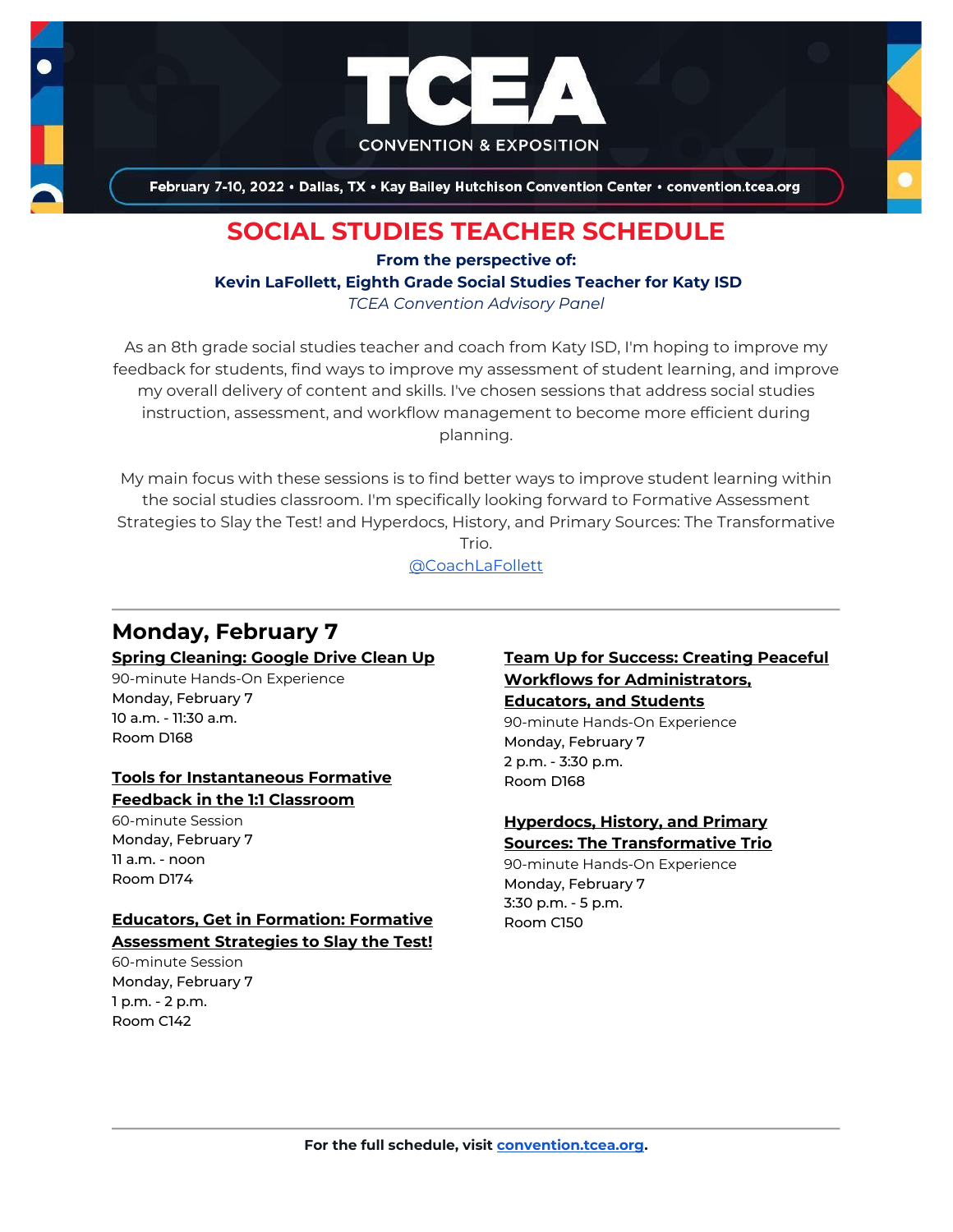

February 7-10, 2022 . Dallas, TX . Kay Bailey Hutchison Convention Center . convention.tcea.org

# **Tuesday, February 8**

#### **[There's a Nearpod for Those Standards](https://register.tcea.org/2022/session_list.cfm?session_key=024327D6-F04D-A206-2B64-2A661074C10A&session_date=Tuesday,%20Feb%2008,%202022)**

60-minute Session Tuesday, February 8 8 a.m. - 9 a.m. Room C142

#### **[Using Nearpod to Assess and Adjust](https://register.tcea.org/2022/session_list.cfm?session_key=0244AD70-F04D-A206-2B64-03D604AD463F&session_date=Tuesday,%20Feb%2008,%202022)**

90-minute Session Tuesday, February 8 11 a.m. - 12:30 p.m. Room D166

#### **[Build Responsive Learning Using Google](https://register.tcea.org/2022/session_list.cfm?session_key=02327062-F04D-A206-2B64-ECEB492E7E75&session_date=Tuesday,%20Feb%2008,%202022)  [Forms](https://register.tcea.org/2022/session_list.cfm?session_key=02327062-F04D-A206-2B64-ECEB492E7E75&session_date=Tuesday,%20Feb%2008,%202022)** 45-minute Session

Tuesday, February 8 2 p.m. - 2:45 p.m. Ballroom D1

## **Wednesday, February 9**

## **[Designing a Culturally Relevant and](https://register.tcea.org/2022/session_list.cfm?session_key=61A1FC34-F04D-A206-2B64-00D3F0499C75&session_date=Wednesday,%20Feb%2009,%202022)**

**[Responsive Pedagogy](https://register.tcea.org/2022/session_list.cfm?session_key=61A1FC34-F04D-A206-2B64-00D3F0499C75&session_date=Wednesday,%20Feb%2009,%202022)**

90-minute Hands-On Experience Wednesday, February 9 8 a.m. - 9:30 a.m. Room C145

#### **[Feedback for an Effective Comeback](https://register.tcea.org/2022/session_list.cfm?session_key=0237997E-F04D-A206-2B64-422BE7ECA8D7&session_date=Wednesday,%20Feb%2009,%202022)**

60-minute Session Wednesday, February 9 9:30 a.m. - 10:30 a.m. Room C142

#### **[Transforming Google Sheets into a](https://register.tcea.org/2022/session_list.cfm?session_key=02438C04-F04D-A206-2B64-BE1E082240D8&session_date=Wednesday,%20Feb%2009,%202022)  [Mystery Picture Adventure](https://register.tcea.org/2022/session_list.cfm?session_key=02438C04-F04D-A206-2B64-BE1E082240D8&session_date=Wednesday,%20Feb%2009,%202022)**

60-minute Session Wednesday, February 9 1 p.m. - 2 p.m. Room C155

#### **[Digital Choice Boards for the Win](https://register.tcea.org/2022/session_list.cfm?session_key=0235F4F5-F04D-A206-2B64-92FB0240DEF6&session_date=Tuesday,%20Feb%2008,%202022)**

90-minute Hands-On Experience Tuesday, February 8 4 p.m. - 5 p.m. Ballroom C3

#### **[Robert Knight Exhibit Hall](https://register.tcea.org/2022/session_list.cfm?session_key=61CDF249-F04D-A206-2B64-15D6559D2515&session_date=Tuesday,%20Feb%2008,%202022)**

Special Event Tuesday, February 8 2 p.m. – 7 p.m. Exhibit Hall

#### **[Dedicated Exhibit Hall](https://register.tcea.org/2022/session_list.cfm?session_key=61CDD8E6-F04D-A206-2B64-74AAAD8173D7&session_date=Wednesday,%20Feb%2009,%202022)**

Special Event Wednesday, February 9 2 p.m. – 3 p.m. Exhibit Hall

### **[Amp Up Your Canvas Courses by](https://register.tcea.org/2022/session_list.cfm?session_key=023089EE-F04D-A206-2B64-4F81AA0D3702&session_date=Wednesday,%20Feb%2009,%202022)  [Building Collaborative, Interactive](https://register.tcea.org/2022/session_list.cfm?session_key=023089EE-F04D-A206-2B64-4F81AA0D3702&session_date=Wednesday,%20Feb%2009,%202022)  [Content Students Will Love](https://register.tcea.org/2022/session_list.cfm?session_key=023089EE-F04D-A206-2B64-4F81AA0D3702&session_date=Wednesday,%20Feb%2009,%202022)**

90-minute Hands-On Experience Wednesday, February 9 3:30 p.m. - 5 p.m. Room D170